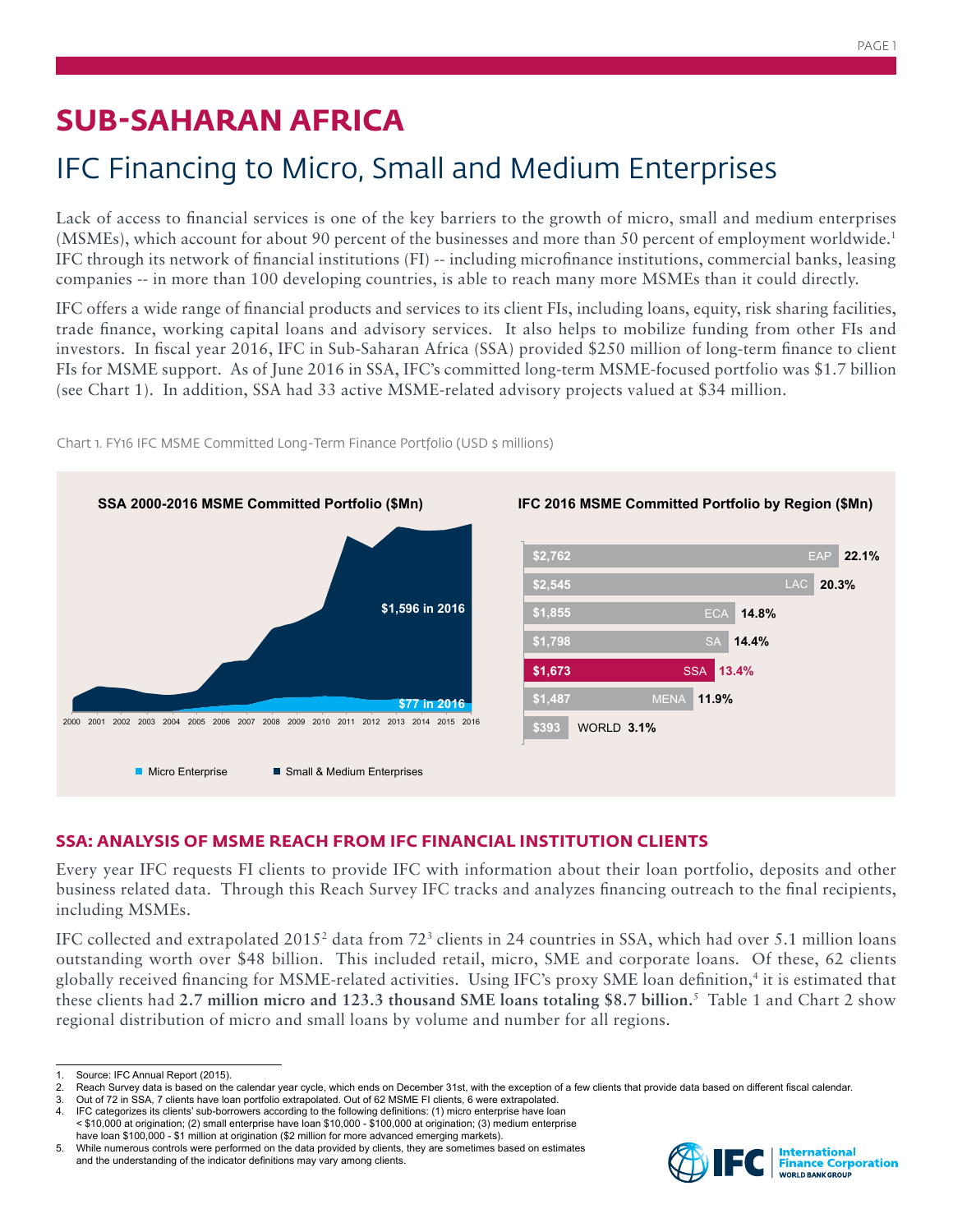

Table 1: IFC FI Clients' Micro and SME Outstanding Loan Portfolio by Region, 2015

| <b>Region</b>                   | <b>Micro Loans</b> |             | <b>SME Loans</b> |             | <b>MSME Loans</b> |             |
|---------------------------------|--------------------|-------------|------------------|-------------|-------------------|-------------|
|                                 | # Millions         | \$ Billions | # Millions       | \$ Billions | # Millions        | \$ Billions |
| East Asia and the Pacific       | 9.8                | 30.2        | 4.0              | 154.7       | 13.9              | 184.8       |
| Europe and Central Asia         | 4.2                | 7.3         | 1.4              | 56.0        | 5.5               | 63.4        |
| Latin America and the Caribbean | 13.1               | 9.4         | 1.1              | 77.3        | 14.3              | 86.7        |
| Middle East and North Africa    | 2.5                | 2.6         | 0.1              | 13.5        | 2.7               | 16.1        |
| South Asia                      | 18.8               | 8.6         | 0.8              | 34.9        | 19.6              | 43.5        |
| Sub-Saharan Africa              | 2.7                | 1.5         | 0.1              | 7.2         | 2.8               | 8.7         |
| <b>Total Loans</b>              | 51.2               | 59.5        | 7.6              | 343.7       | 58.8              | 403.2       |

Chart 2: IFC FI Clients' Micro and SME Outstanding Loan Portfolio Distribution (%), 2015



#### **SSA: IFC CLIENTS' MSME LOAN PORTFOLIO BY TYPE OF IFC ENGAGEMENT**

IFC places its MSME clients in two categories: FIs supported by IFC in the area of microfinance – clients with microfinance-focused engagements; and FIs supported by IFC in the area of SME financing – clients with SMEfocused engagements. In 2015, IFC collected or extrapolated data from 26 microfinance and 36 SME-focused engagements in SSA. SME-focused clients funded about 15 percent of the total number of micro loans representing 33 percent of the total funding for the microenterprises. The microfinance focused clients also crossed over to SME with 22 percent of the number of SME loans and 8 percent of the total volume. In addition, 46 percent of clients with microfinance-focused engagement and 47 percent with SME-focused ones received advisory services.

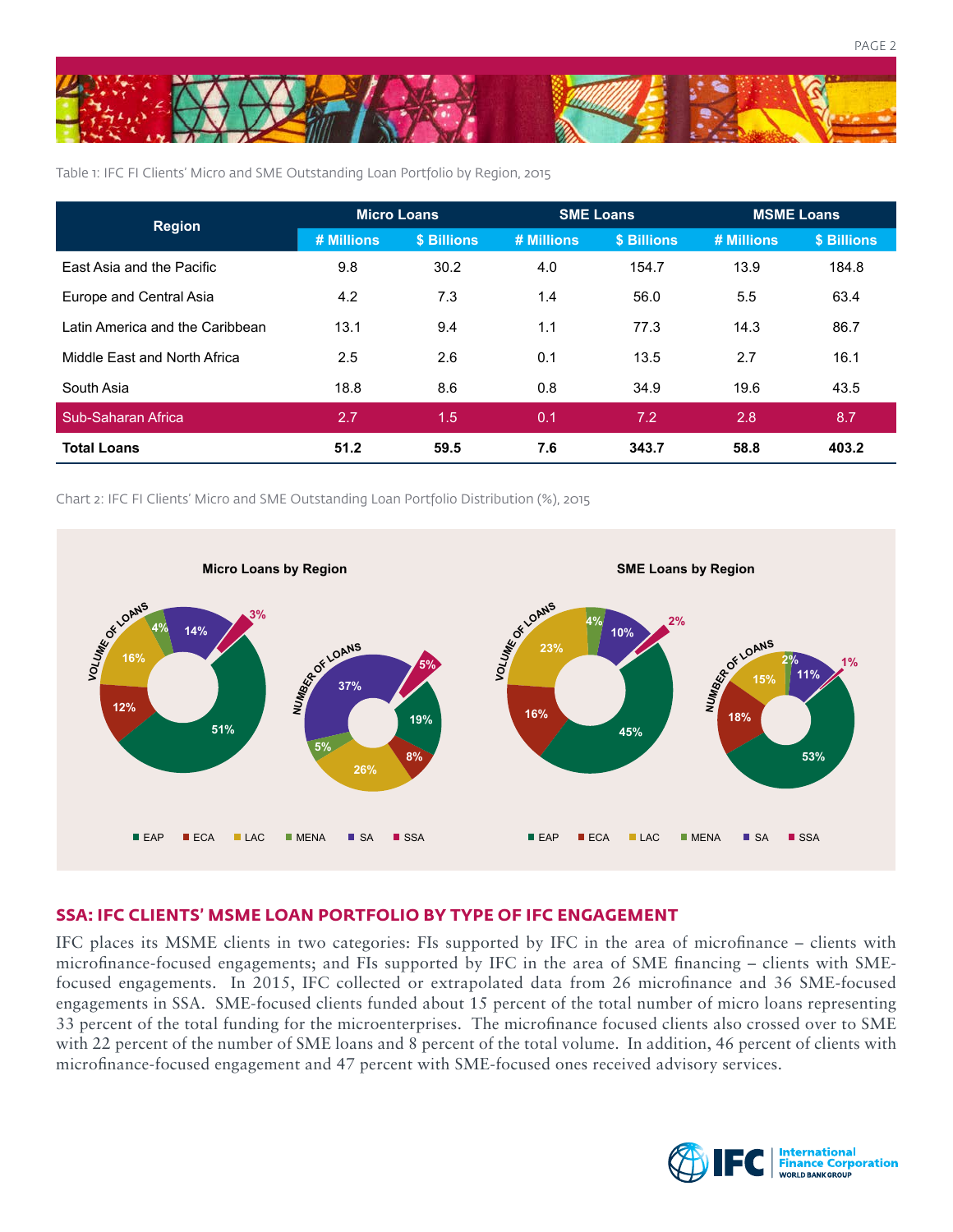

Table 2: Microfinance-Focused Engagements in SSA<sup>6</sup>

Table 3: SME-Focused Engagements in SSA7

|                  | <b>Outstanding</b><br><b>Loan Portfolio</b> |             | Average<br>Loan Size | <b>NPLs</b> |            | <b>Outstanding</b><br><b>Loan Portfolio</b> |                    | <b>Average</b><br><b>Loan Size</b> | <b>NPLs</b> |
|------------------|---------------------------------------------|-------------|----------------------|-------------|------------|---------------------------------------------|--------------------|------------------------------------|-------------|
| <b>Loan Type</b> | # Millions                                  | \$ Billions |                      | $\%$        |            | Loan Type # Millions                        | <b>\$ Billions</b> |                                    | %           |
| Micro            | 2.3                                         | 1.0         | 564                  | 1.5%        | Micro      | 0.4                                         | 0.5                | 1.356                              | 8.8%        |
| <b>SME</b>       | 0.0                                         | 0.5         | 19.631               | 1.9%        | <b>SME</b> | 0.1                                         | 6.6                | 82.062                             | 6.0%        |
| <b>Total</b>     | 2.3                                         | 1.6         | 927                  | 1.7%        | Total      | 0.5                                         | 7.1                | 14.502                             | 6.2%        |

Notably, the portfolios of micro and SME-focused engagements were different in terms of loan performance. The clients receiving microfinance focused financing and services reported very low non-performing loan (NPL) levels – about 1.7 percent. The NPL level was at 6-9 percent among clients with SME-focused engagements.

#### **SSA: IFC CLIENTS' LOANS TO WOMEN AND WOMEN-OWNED SMES**

Gender equality is a fundamental condition for a prosperous and sustainable world; however, in many countries women have lower access to education, employment, business opportunities and financial services, as well as unequal social status and rights. The annual estimated credit gap for women-owned SMEs is about \$260-320 billion.<sup>8</sup>

To address this challenge, IFC launched Banking on Women Program that promotes financing for women-owned SMEs. In addition, recently IFC requested clients to report on their loan portfolios to women-owned enterprises. In 2015, 36 IFC FI clients provided gender-disaggregated data in SSA. These clients provided about 74 percent of micro loans by number to women, and 16 percent of total SME loans by number to women-owned firms<sup>9</sup> (see Table 4). Non-performing loans of the women borrowers were lower comparing to overall loan NPLs (see Tables 4, 2 and 3).

Table 4: SSA: IFC FI Clients' Loans to Women and Women-owned SMEs

|            | Number of<br><b>Loans to Women</b> | <b>Total Volume of</b><br><b>Loans to Women</b> | Number of<br><b>Loans to Women</b> | <b>Total Volume of</b><br><b>Loans to Women</b> | <b>NPLS</b> |
|------------|------------------------------------|-------------------------------------------------|------------------------------------|-------------------------------------------------|-------------|
| Loan Type  | # 000                              | \$ Millions                                     | % Of total                         | % Of total                                      | $\%$        |
| Micro      | 1.080.2                            | 489.74                                          | 73.9%                              | 51.1%                                           | 1.1%        |
| <b>SME</b> | 8.9                                | 185.88                                          | 16.0%                              | 7.4%                                            | 4.0%        |

#### **SSA: MSME LOAN PORTFOLIO GROWTH AND DYNAMICS**

The volume of micro and SME loans by IFC's portfolio of MSME client FIs has grown consistently over time. Three main factors influence MSME loan portfolio growth: 1) changes in the MSME portfolio among existing IFC clients, 2) entries of new clients, and 3) exits of existing clients, when, for example, IFC clients fully repay their loans. The dynamics of these factors determines the MSME reach growth trends from year to year. Thus, in the post-financial crisis period (2011-2015), the MSME loan portfolio increased 58 percent by number, and 14 percent by volume on a compounded basis.

During 2014-2015, the number of MSME loans increased by 17 percent, although the volume of loans decreased by 6 percent. In 2015, new clients contributed with 356 thousand MSME loans totaling \$2.2 billion. Also, 36 MSMEfocused clients reported data in 2013, 2014, and 2015. During this period, the number of MSME loans they provided grew by 9 percent on a compounded basis.



<sup>6,7.</sup> Average Loan Size and NPLs do not include extrapolated data.

<sup>8.</sup> IFC Enterprise Gap Database (2011). http://smefinanceforum.org/data-sites/ifc-enterprise-finance-gap

<sup>9.</sup> IFC defines women-owned SME as a firm with (a) > 51 percent ownership/stake by a woman/women; or (b) > 20 percent owned by a woman/women AND 1 woman as CEO/COO (President/Vice-President) as well as 30 percent of the board of directors being women where a board exists; and which received loans from \$10,000 to \$1 or 2 million at origination.